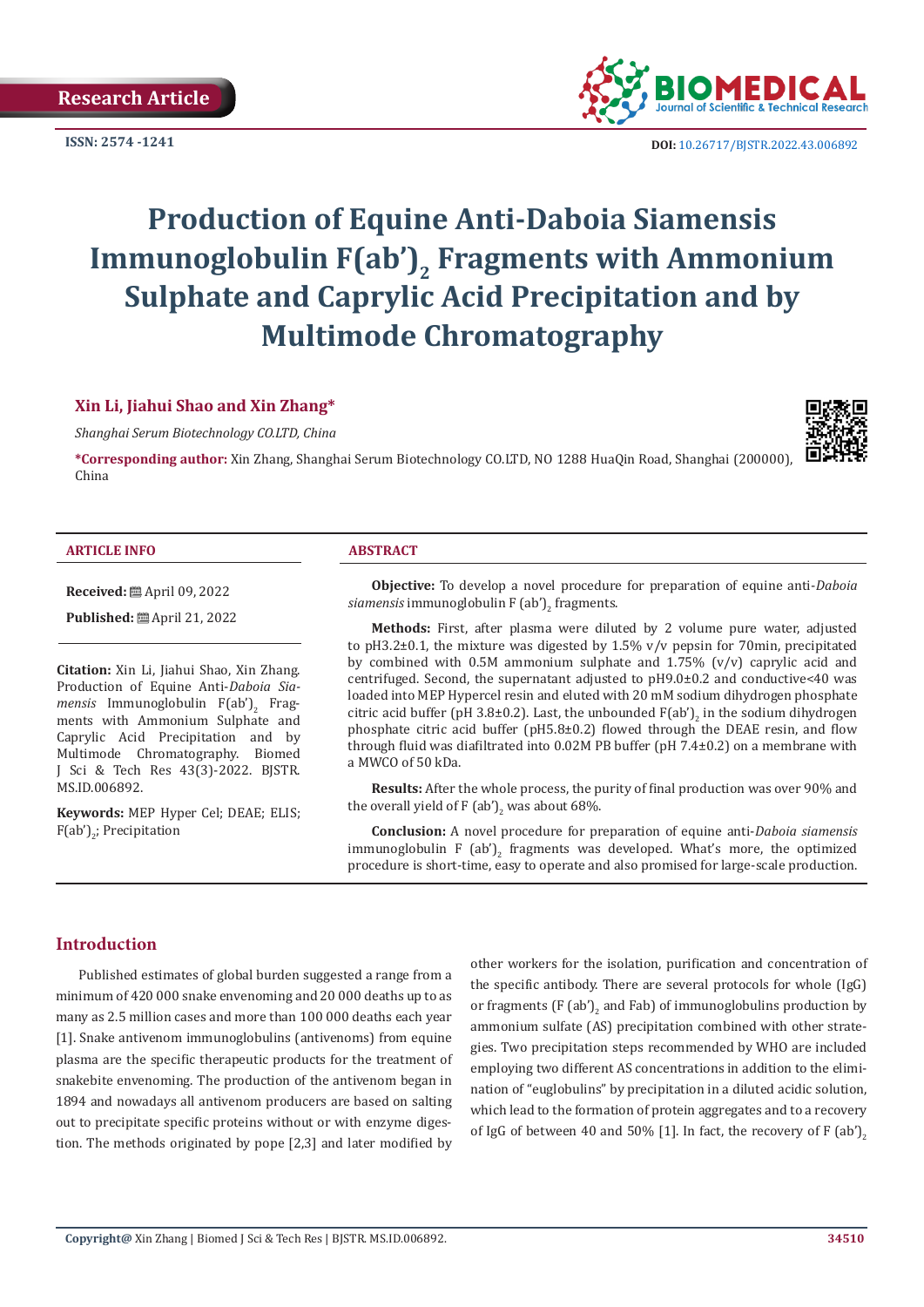reach to over 90% after serum was digested by pepsin and reach to over 80% after first AS precipitate. The lower yield may be caused by some aspects:

- **a)** Heating may markedly increase the rate of destruction of antitoxin especially when the temperature is above 57℃.
- **b)** The serum containing phenolic preservatives increase loss of greatly accelerated by rise in temperature.
- **c)** There is still over  $10\%$  F (ab')<sub>2</sub> kept in the supernatant of second AS precipitate and the the supernatant is discarded [2,4]. After comparted the purification effect of two ion exchange adsorbents (Streamline TM SP and paramagnetic CM beads), thiophilic beads and guanidine beads, Kumpalume etc found that Streamline TM SP had better dynamic binding capacity and that the thiophilic and hydrophobic matrices showed better selectivity than the cation exchange matrices [5]. Zhang etc use two steps salting out with AS followed ultrafiltration concentration liquid purified by one successive protein G affinity chromatography [6]. In conclusion, the protocol of two precipitation steps maybe combined with other methods leading to the lower purify and the lower recovery of F  $(a b')_{2'}$ .

There are also several protocols for F  $(a^b)^2$  production by caprylic acid (CA) precipitation combined with other strategies. Plasma was precipitated by 2% CA, digested by pepsin and then infiltrated with a 50 kDa molecular weight cut-off (MWCO) polyethersulfone membrane [7]. Plasma was precipitated by 2% CA, digested by pepsin and then based on anion exchange column in flowthrough mode [8], cationic ion-exchange column in bind-elute mode [9], or protein An affinity chromatography [10]. Plasma was digested by pepsin and further precipitated by 1.5% CA [8,9,10], or combination with AS [11,12]. Plasma was added with pepsin and 2% CA and then infiltrated with a 50 kDa MWCO polyethersulfone membrane [8]. CA precipitation approach has some advantages: First, since CA precipitates most plasma proteins-mainly albumin-except the immunoglobulin fraction, the production of antivenoms has relatively high purity and with a low aggregate protein and reach over to 97% of the IgG/F (ab'), yields [7]. Second, the administration of large volumes of albumin containing 4–20 mM CA for over 50 years suggests that CA at the concentration showed safe. Last, CA clear viruses' infectivity in a single step at 0.02M CA at pH 4-5 for 30min [13]. In this study, we provide an alternative method to obtain F (ab')<sub>2</sub> equine antivenom, and employed MEP Hyper Cel chromatography combined with DEAE chromatography to deal with the supernatant of AS precipitation combined with CA. The overall yield of F (ab')<sub>2</sub> was about 70% and 90% pure F (ab') 2 after finishing the whole process including digestion, precipitation, chromatography, and ultrafiltration.

# **Materials and Methods**

### **Materials and Reagents**

 Our company purchased the antivenins production technologies in 1999 from Shanghai Institute Biological Technology Co., Ltd, which was one of antivenins manufactures. ([https://apps.who.](https://apps.who.int/bloodproducts/snakeantivenoms/database/) [int/bloodproducts/snakeantivenoms/database/](https://apps.who.int/bloodproducts/snakeantivenoms/database/)). The equine anti-*Daboia siamensis* antiserum was separated in our company from blood with adding phenol and stored at 4℃ until purification. Pepsin from porcine stomach (Merck, Germany) was purchased. The DEAE Sepharose fast flow (name DEAE) were obtained from GE Healthcare (Uppsala, Sweden) and the resin MEP Hyper Cel was purchased from Pall life science (East Hills, NY, USA). Every resin was loaded into a 16x20mm column (XK 16/20, GE Healthcare) and the purifications were performed using an AKTA™ avant pure 150 system. TSK-Gel G3000SWXL column (7.8 × 300 mm) was purchased from Tosoh (Tokyo, Japan). Rabbit anti-horse IgG (Fc specific)-HRP (category: SAB3700145-2mg) was purchased from Sigma. Other reagents were bought directly from local markets.

### **Protein Concentration Determination**

 As described previously [7], total protein concentration was estimated spectrophotometrically during the isolation procedure.

# **Size-Exclusion Chromatography (SEC)**

 SEC, which was used to monitor the purity in all purification steps, was run on TSK-Gel G3000SWXL column (7.8 × 300 mm) with 0.1M phosphate-sulphate running buffer (pH 6.6) at a flow rate of 0.5 mL min-1 on Agilent 1260 Infinity II HPLC system (Agilent Technologies, USA). Standard molecular weights used to calibrate the column were γ-globulin (150 kDa), ribonuclease A (13.7 kDa), thyroglobulin (665 kDa) and ovalbumin (44.3 kDa). The effluent was monitored at 280 nm [7].

# **ELISA**

The whole IgG in 100ml supernatant precipitated by CA (crude IgG) was further purified to obtain the purity of 98% (named pure IgG) by protein G chromatography [7], of which 20mg was labelled with horseradish peroxidase (HRP). As described [14], pure IgG labelled with HRP (HRP-IgG) and Rabbit anti-horse IgG (Fc specific)- HRP (HRP -Fc-IgG) were determined by direct ELISA. Briefly, a microliter plate was coated with 1ug/well of *Daboia siamensis* venom in 100ul 0.05 M sodium carbonate bicarbonate buffer (pH 9.6) and left overnight at 4℃. HRP- IgG (1mg/ml) with different dilutions (1/100-1/100000) were tested and the optimal HRP-IgG dilution was obtained when the titrate HRP-IgG was arrived at 1-1.5 OD units. Similarly, HRP -Fc-IgG dilution of 1/4000 was used to determine the pure IgG (1mg/ml) with different dilutions (1/100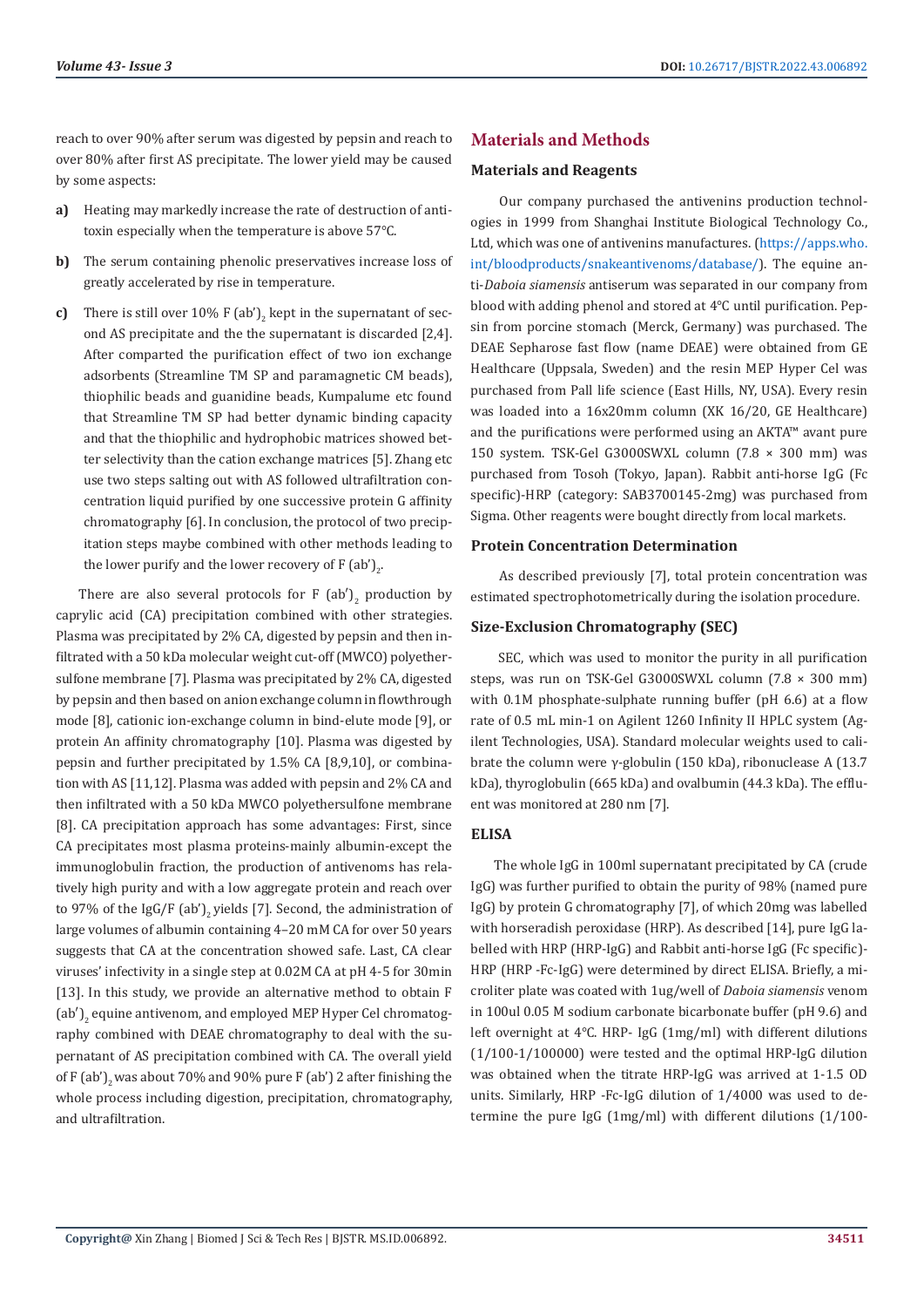1/100000) in order to obtain the optimal pure IgG dilution. The indirect ELISA was applied to identify the degree during pepsin digestion. The microtiter plate was coated with 1ug/well venom and HRP -Fc-IgG dilution of 1/4000 was used as second antibody. The OD450 average value of the wells added with 100ul pure IgG (total 5\*10-6mg) as primary antibody were defined as reference, and 100ul sample (1mg/ml) from different digestion time with appropriate dilutions (1/100-1/10000) were employed to be measured primary antibody. It was easy to determinate the relevant concentration of sample from different digestion time. For example, if the mean OD450 values of wells loaded with the sample after 60 min digestion with dilution 1/ 400 , plasma with dilution 1/10000 and pure IgG (1mg/ml) were 1.15, 1.20 and 1.25, the relevant concentration was 2%: (5\*10-6mg/100ul x dilution factor 1200)/ (5\*10-6mg/100ul x dilution factor 60000)=0.02 (this is 2%), which showed there was about 5% undigested intact IgG in the mixture.

As described previously [14], the competitive ELISA was used to quantify the antibody titer of IgG and F (ab')<sub>2</sub>. In brief, the microliter plate was coated as same as above direct ELISA. Sample from each purification step with serial dilutions (1/5000-1/100000) were mixed with HRP-IgG dilution 1/20000 (named standard HRP-IgG dilution) in 100ul PBST-BSA (0.15 M PBS, pH7.4 containing 0.5% BSA and 0.05% Tween-20). The standard HRP-IgG dilution in PBST-BSA was used as the reference. The titer of each sample was defined as the sample dilution that had an absorbance equal to half the absorbance shown by the standard HRP-IgG dilution alone (50% competition).

### **Pepsin Digestion and Precipitation**

Pepsin digestion and precipitation were performed in 10 L rector under automatic control. After diluted by 4L pure water to aid mixing, 2L plasma was mixed by stirring (200 rpm/min), heated to 37°C and then adjusted to pH3.2±0.1 with 0.5 mol/L HCL and pepsin at a ratio of 1.5% w/w of total antiserum volumes (1.5 g of pepsin for each liter of plasma) was added and then incubated at 37 °C. After the digestion had lasted for 30, 50, 60, 70, 80 and 90 minutes, 100ml mixture was drawn from the reactor, adjusted to pH 7.4±0.2 and detected by SDS-PAGE and the indirect ELISA, respectively. After the digestion had continued for 70min and the pH of the mixture was then raised to 5.2±0.1 by addition of 0.5 mol/L NaOH, the mixture was cooled down and five copies of 100 ml mixture were taken out. Each was added by a final concentration of 1.75% v/v CA and 5%, 7.5%, 10% or 12.5% AS, respectively and mixed by stirring (200rpm/min) for one hour at 25 °C, followed by centrifugation for 20 min at an rpm of 12000. The supernatant was collected and detected by HPLC, and competitive ELISA analysis and the precipitation was redissolved in PBS buffer in order to detect by HPLC. The supernatant after precipitated by 1.75% v/v CA and 7.5% AS was used to subsequent purifications.

# **MEP Hyper Cel Resin Multimode Chromatography (MMC) in Binding Model**

After MEP Hyper Cel resin was equilibrated in 20mM Glycine-NaOH buffer (pH 9.0±0.2) containing different concentration AS, the supernatant was adjusted to pH 9.0±0.2, diluted with different volume 20mM Glycine-NaOH buffer (pH 9.0±0.2) and then loaded into the column. Proteins bound were washed with 20mM Glycine-NaOH buffer (pH 9.0±0.2) and eluted with 20 mM sodium dihydrogen phosphate citric acid buffer (pH 3.8±0.2). According to the manual, cleaning-In-Place (CIP) was conducted with 0.5M NaOH containing 1M NaCl and the buffer immediately was adjusted to pH7.4±0.2 for HPLC.

# **Anion Ion-Exchange Chromatography in Flow-Through Model**

After DEAE resin was equilibrated in 20 mM sodium dihydrogen phosphate citric acid buffer (pH 5.8±0.2), the solution eluted from MEP chromatography was adjusted to pH 5.8±0.2, diluted by 20mM sodium dihydrogen phosphate citric acid buffer (pH 5.8±0.2) in order that its conductive was less than 40 and its protein concentration was less than 5mg/ml, loaded into the column. The target F (ab')<sub>2</sub> flowed through the resin and was collected. CIP was carried out by 0.5-1M NaOH followed by pure water to elute tightly bound molecules.

#### **Diafiltration Step**

 $F(ab')$ <sub>2</sub> sample eluted from DEAE chromatography was diafiltrated into 0.02M PB buffer (pH 7.4±0.2) on a membrane with a MWCO of 30 kDa. In each diafiltration step the buffer was exchanged by a factor of 8,000.

#### **Result and Discussion**

#### **HRP -Fc-IgG and HRP- IgG**

When the microtiter plate was coated with 1ug /well of *Daboia siamensis* venom and HRP- IgG (1mg/ml) was added with dilution 1/20000, the OD450 read value show around 1-1.2 OD units and so HRP- IgG (10-5 mg/ml) was named standard HRP-IgG dilution. Similarly, when the 100ul HRP -Fc-IgG dilution of 1/4000 and 100ul pure IgG (total 5\*10-6 mg) were combined, the OD450 read arrive at about 1.2.

#### **Digestion**

 It is necessary to be demonstrated that the manufacturing process is involved in inactivation and/or removal of potential viral contamination. Because CA can clear viruses' infectivity in a single step at 50g CA/kg solution at pH 5.5-5.8 for 1h [1], CA precipitation scheme was adopted in our study. There are two routes including:

**a)** Precipitation by CA and then digestion [7] or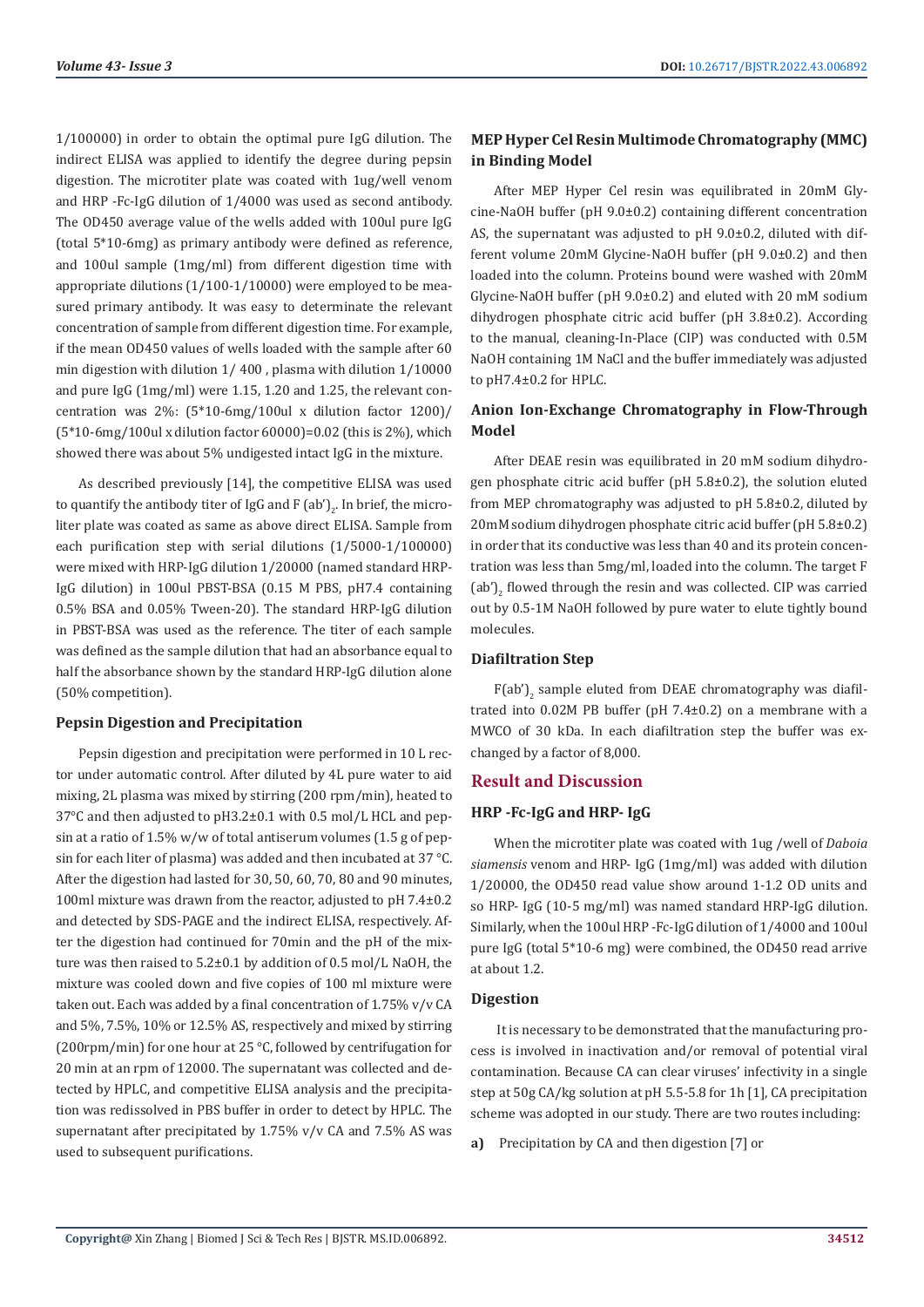#### **b)** Digestion and then precipitation by CA.

After compared the two routes in practice, we found they were practicable and therefor chose (b), the simpler one. As pepsin activity is highest at 37℃ and below pH 4 and the digestion should be completed in 2h, we added pepsin 1.5 g/L into plasma at 37℃and pH 3.2±0.1 and further identified the optimum digestion time.Digestion resulted in the complete elimination of albumin with 30min and of intact IgG by 70min (Figure 1). In addition, with conventional SDS-PAGE analysis, the indirect ELISA by means of HRP-Fc-IgG was first used to quantify the undigested IgG. When the plasma digested

for 60 min was diluted with dilution factor 400 and carried out the indirect ELISA, which indicted there was about 2% undigested intact IgG at 60 min. The HPLC profiles showed there were four main peaks: at 10 min, 14.1 min, 15.4 min and 27 min, which represent unknown large protein, intact IgG, albumin, and phenol, respectively (Figure 2A). After the plasma digested for 70 min, there were three new peaks: at 15.2 min, 17.1 min and 18.4min, of which the peak at 15.2 min represents F (ab')<sub>2</sub> (Figure 2B). Based on ELISA results, the recovery of F (ab')<sub>2</sub> was 90±3% after the plasma was digested at pH 3.2±0.1 and 37℃ by 1.5 g/L pepsin for 70min.



**Figure 1:** 12% of non-reducing SDS-PAGE analysis of digestion process. digestion samples at 0min (lane 2), 30min (lane 3), 50min (lane 4), 60min (lane 5), 70min (lane 6), 80min (lane 7), 90min (lane 8), and marker (Lane 1) (Bio-Rad catalog #161-0377), 250, 150, 100, 75, 50, 37 and 25 kDa From top to bottom.

### **Precipitation**

Because AS precipitate can precipitate fibrin [3] and CA precipitates most plasma proteins mainly albumin except immunoglobulin, precipitation combined with CA and AS is necessary and economic. As the recovery of  $F$  (ab')<sub>2</sub> produced by two different AS concentration was between 40 and 50% [1], our study was to test the different AS concentrations' effect on the loss of  $F$  (ab')<sub>2</sub> by precipitation re-dissolution. It's clear that over 10% or higher

concentration of AS lead to the loss of F  $(a^i)_2$  (Figures 2E-2F) and large molecular weight than F (ab')<sub>2</sub> including two peaks at 9.4 min and 10.1min were removed when compare Figure 2B with Figure 3B. we used  $1.75\%$  v/v CA and 0.5M AS (about 6.6%) to deal with the digested serum, which was apparent lower than 12% AS recommended by WHO [1] .Based on competitive ELISA results, the recovery of F (ab')<sub>2</sub> was 90±3 %, which suggested that lower AS lead to less loss of F  $(ab')_2$ .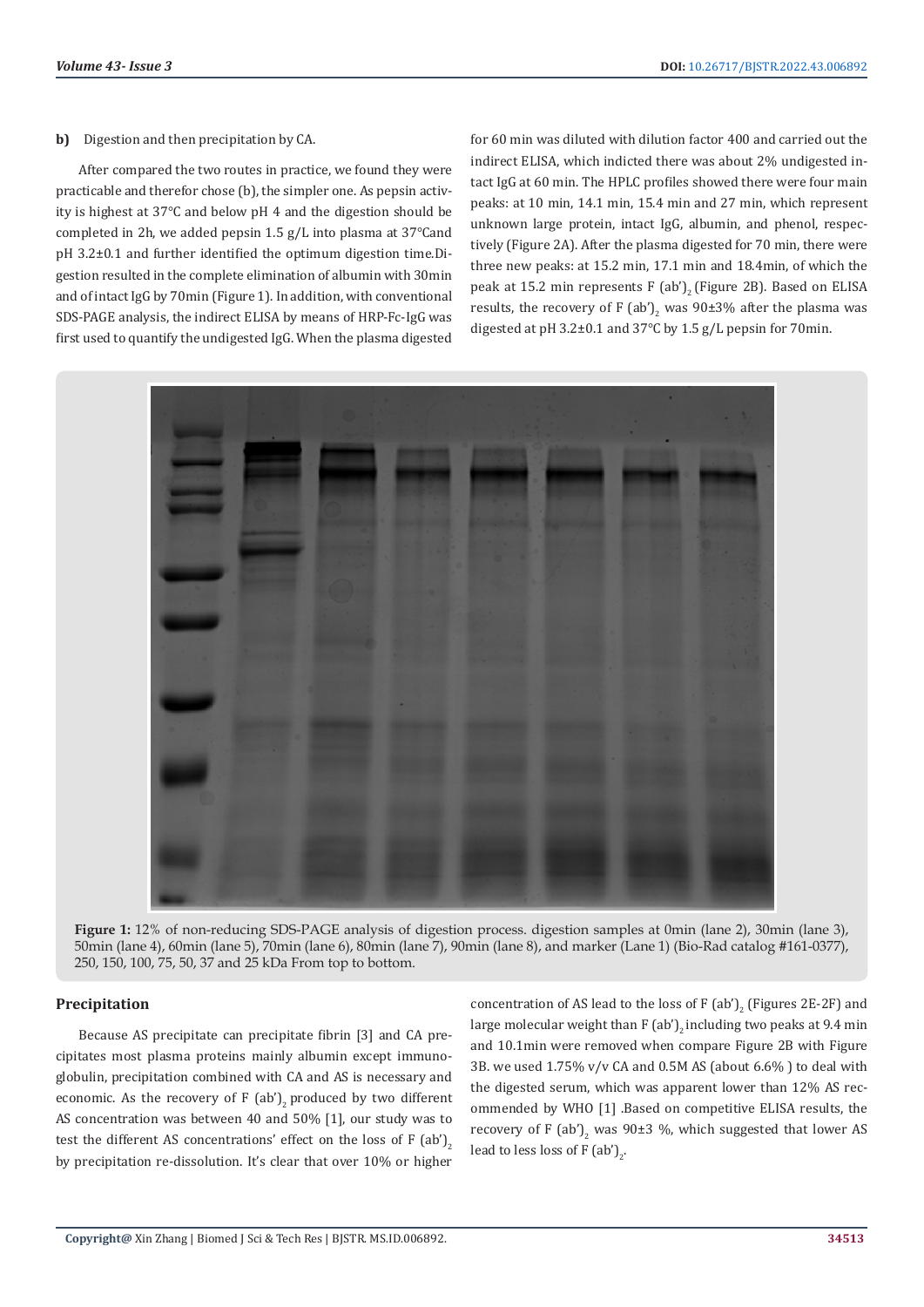

**Figure 2:** Different AS concentrations' effect on the loss of F (ab') 2. (A) plasma diluted by 2 volume pure water (pH7.8±0.3), (B) plasma digested by 1.5 g/L pepsin for 70 min, (C-F) the substances precipitated by 1.75 v/v CA and 5%、7.5%、10% or 12.5% AS and redissolved in PBS buffer, respectively.

#### **Removal of Much Impurity by MEP MMC**

Because this process that remove the small peptide fragments and/or reagents (AS or CA) by dialysis in cellulose (MWCO 30kDa) bags is time-consuming, costs much pyrogen-free water and also risks contamination with endotoxins. Although chromatography based on hydrophobic and/or ionicity of F (ab') 2 was widely tested for many years, the purity effect was unsatisfactory and not replace the salting out. We believe that the isoelectric point of F (ab  $\mathcal{F}_2$  is widely distributed between 6-9 [5], which leads to the larger pH range of eluent and the poor effect of removing protein impurity when ion-exchange chromatography was used. What's more, the effect of removing macromolecular proteins by ion-exchange chromatography is poor; On the other hand, equine  $f$  (ab  $\eta$ , has many subtypes [5] and the hydrophobicity of each subtype is very different, which results the poor separation effect when hydrophobic chromatography was used.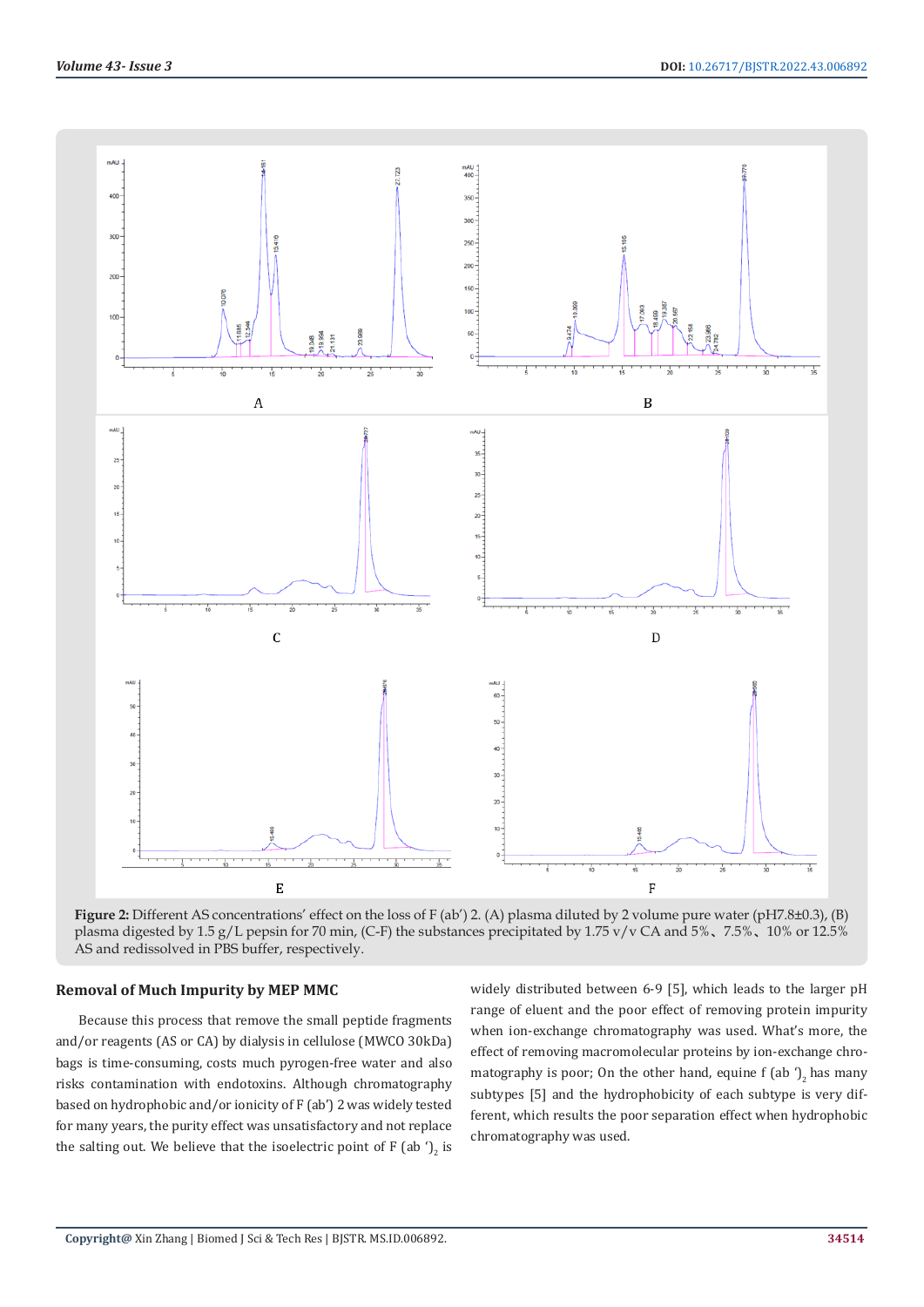MMC provides more than one type of interactions including traditional ion and/or hydrophobic between the resin ligand and the sample component. As MEP resin owns immunoglobulin-selective merit in addition to weak anion and hydrophobicity the same as other mixed-mode resins, we applied MEP resin to purify  $F$  (ab')<sub>2</sub> from the supernatant in the study. F  $(ab')_2$  could be bond the MEP resin in 20mM Gly-NaOH (pH 9.0±0.2) containing 0.2 AS (conductive<40), washed with 20 mM Gly-NaOH (pH 9.0±0.2), and eluted with 20 mM sodium acetate (pH 3.8±0.2). Much impurity made of small molecular weight proteins and phenol was flew through and there was almost no F  $(a b')_2$  in CIP buffer. At the same time, the purity of eluted F (ab') 2 was about 85% by HLPC analysis and the yield was up 93±2% based on competitive ELISA (Figures 3B-3E).



**Figure 3:** MEP MMC. (A) plasma digested by 1.5 g/L pepsin for 70 min (same as figure 2B), (B) loaded sample (the supernatant precipitated by 1.75  $v/v$  CA and 7.5% AS), (C-E) the flow through fluid, elution, CIP solution of MEP chromatography, respectively; (F) the flow through fluid of DEAE chromatography.

The ideal purification effect may be based on the merits of MEP resin. First, protein A/G and MEP can bind immunoglobulin in a significant different mechanism [15]. Protein A/G mainly combines with Fc by means of antigen antibody binding, but MEP mainly combines with antibodies by the aid of the hydrophobicity of its ligand (4-mercapto-ethyl-pyridine, 4-MEP). The pH of the elution from MEP MMC is about pH 4, which is milder than protein A /G chromatography and reduced the loss of  $F(ab')_2$  activity. Moreover, the subtype binding ability of protein A /G is different, which may be unfavorable to the purification of equine polyclonal antibody; Second, the absorption of  $F(ab')_2$  is largely independent of ionic strength (e.g., in NaCl concentrations ranging from 50 mM to 1 M) and IgG concentrations ranging from 50 μg/mL to 5 mg/ mL, which is suitable to deal with the supernatant containing about  $0.2M$  AS and about 4mg/ml F (ab')<sub>2</sub>. Near the pH 9.0, F(ab')<sub>2</sub> has higher dynamic binding capacity (DBC) of MEP and Fc has very low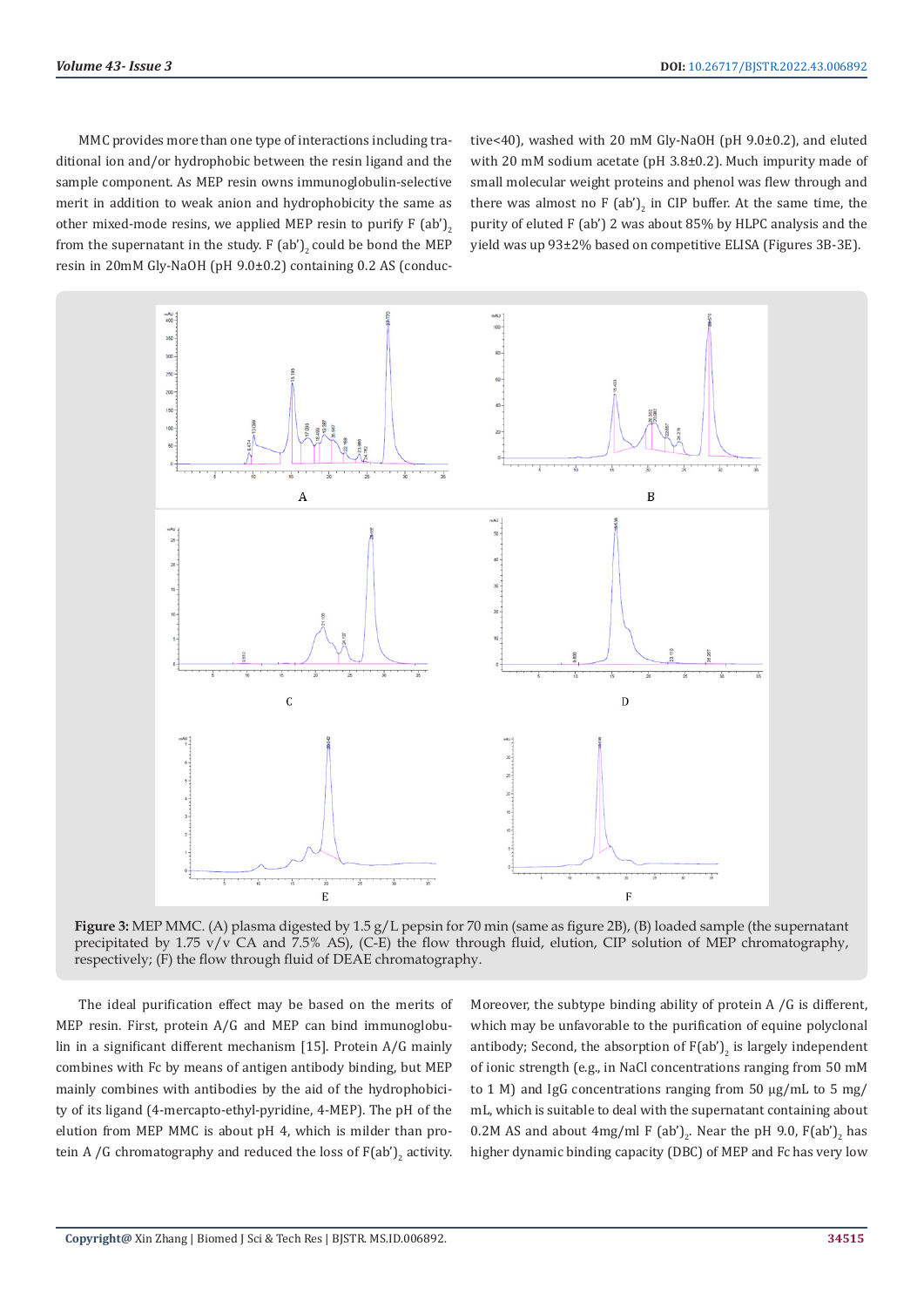absorption ability [15]. The binding of MEP ligands to F  $(a b')_2$  is dominated mainly by hydrophobic interaction and most of hydrophilic and weaker hydrophobic molecules were washed with 20 mM Gly-NaOH (pH9.0±0.2). The hydrophobic interaction could be destroyed at pH4.0-5.8 so that the buffer (pH 3.8  $\pm$ 0.2) can fully elute F  $(ab')_2$ .

# **F (ab')2 refined by DEAE Chromatography and Diafiltration**

As the ion exchange (IEX) chromatography is effective at removing pepsin (7, 10), DEAE chromatography was utilized to purify  $F$  (ab')<sub>2</sub> from the elution from MEP MMC in order to remove pepsin (isoelectric point about 2.2) and other proteins/peptides. HLPC analysis shows that the CIP contains some impurities and almost no F (ab ')  $_2$ , and that the purity of F (ab') $_2$  in the flow through solution exceeds 90% (Figure 3F). F (ab')<sub>2</sub> refined by ultrafiltration with membrane package (MWCO 50 kDa) from flow through solution and concentrated into  $0.02M$  PB buffer (pH 7.4  $\pm$  0.2). After completing the whole process including enzyme digestion, AS and CA co-precipitation, MEP and DEAE chromatography and ultrafiltration, HPLC analysis showed that the purity of F (ab')<sub>2</sub> was more than 90%, and the competitive ELISA results showed that the total yield of F  $(a b')_2$  was about 68% (68 + 3%).

# **Conclusion**

In conclusion, this study improved the traditional process:

- **1)** HRP-FC-IgG was used for competitive ELISA detection, which can quantify the process of pepsin digestion more accurately than traditional SDS-PAGE and other methods, and effectively prevent over or insufficient digestion.
- **2)** We confirmed that the recovery of  $F$  (ab  $\prime$ )<sub>2</sub> can improve as reducing the concentration of AS by redissolution.
- **3)** Depending on the excellent properties of MEP resin, the method could effectively remove protein impurity that sample was loaded with "high salt and high pH" buffer and MEP resin was washed with "low salt and high pH" buffer and eluted with "low salt and low pH" buffer. In the whole process IgGs or  $F(ab')$ , fragments were kept in solution, ensuring quality and, therefore, safety of the final product. In addition, the process has the advantages of short operation time, simple operation and low cost. However, although this protocol has independently studied four batches of plasma on a laboratory scale, further research is needed, including the suitability for larger scale production and preclinical and clinical efficacy of the prepared final product.

# **Conflict of Interests**

None.

**References**

- 1. (2017) WHO Guidelines for the Production, Control and Regulation of Snake Antivenom Immunoglobulins.
- 2. [Pope CG, Stevens MF \(1951\) The action of proteolytic enzymes on the](https://www.ncbi.nlm.nih.gov/pmc/articles/PMC2073158/) [antitoxins and proteins in immune sera. II. Heat denaturation after](https://www.ncbi.nlm.nih.gov/pmc/articles/PMC2073158/) [partial enzyme action 32\(4\): 314-324.](https://www.ncbi.nlm.nih.gov/pmc/articles/PMC2073158/)
- 3. [\(1939\) The action of proteolytic enzymes on the antitoxins and proteins](https://www.ncbi.nlm.nih.gov/pmc/articles/PMC2065301/pdf/brjexppathol00194-0025.pdf) [in immune sera. I.-true digestion of the proteins.](https://www.ncbi.nlm.nih.gov/pmc/articles/PMC2065301/pdf/brjexppathol00194-0025.pdf)
- 4. [Harms AJ \(1948\) The Purification of Antitoxic Plasmas by Enzyme](https://pubmed.ncbi.nlm.nih.gov/16748299/) [Treatment and Heat Denaturation. 42\(3\): 390-397.](https://pubmed.ncbi.nlm.nih.gov/16748299/)
- 5. Kumpalume P, Boushaba R, Jones RGA, Slater NKH (2002) Facile F(ab')<sub>2</sub> [manufacturing: strategies for the production of snake antivenoms. Food](https://www.researchgate.net/publication/224906533_Facile_Fab) [and Bioproducts Processing 80: 88-97.](https://www.researchgate.net/publication/224906533_Facile_Fab)
- 6. [Xue Jun Zhang, Hai Ling Li, Da Yi Deng, Chong Ji, Xiao Dong Yao, et al.](https://www.researchgate.net/publication/325421665_Functional_and_proteomic_comparison_of_different_techniques_to_produce_equine_anti-tetanus_immunoglobulin_Fab) [\(2018\) Functional and proteomic comparison of different techniques to](https://www.researchgate.net/publication/325421665_Functional_and_proteomic_comparison_of_different_techniques_to_produce_equine_anti-tetanus_immunoglobulin_Fab) produce equine anti-tetanus immunoglobulin  $F(ab')_2$  fragments. Journal [of chromatography. B, Analytical technologies in the biomedical and life](https://www.researchgate.net/publication/325421665_Functional_and_proteomic_comparison_of_different_techniques_to_produce_equine_anti-tetanus_immunoglobulin_Fab) [sciences 1092.](https://www.researchgate.net/publication/325421665_Functional_and_proteomic_comparison_of_different_techniques_to_produce_equine_anti-tetanus_immunoglobulin_Fab)
- 7. Tihana Kurtović[, Maja Lang Balija, Marija Brgles, Dora Sviben, Monika](https://pubmed.ncbi.nlm.nih.gov/31206512/) Tunjić[, et al. \(2019\) Refinement strategy for antivenom preparation of](https://pubmed.ncbi.nlm.nih.gov/31206512/) [high yield and quality. PLoS Negl Trop Dis 13\(6\): e0007431.](https://pubmed.ncbi.nlm.nih.gov/31206512/)
- 8. [Ibrahim Al Abdulla, Nicholas R Casewell, John Landon \(2014\) Single](https://pubmed.ncbi.nlm.nih.gov/24246428/)reagent one-step procedures for the purification of ovine IgG,  $F(ab')$ <sub>2</sub> [and Fab antivenoms by caprylic acid. J Immunol Methods 402\(1-2\): 15-](https://pubmed.ncbi.nlm.nih.gov/24246428/) [22.](https://pubmed.ncbi.nlm.nih.gov/24246428/)
- 9. [Sunil Kumar Arora, Partha Rakshit, Dilip Singh Rawat, Ravi Kumar Gupta](https://www.hilarispublisher.com/open-access/development-of-modified-caprylic-acid-fractionation-method-for-theenhanced-yield-and-purity-of-equine-polyvalent-antisnake-venomim-2155-9821-1000288.pdf) [\(2016\) Development of Modified Caprylic Acid Fractionation Method for](https://www.hilarispublisher.com/open-access/development-of-modified-caprylic-acid-fractionation-method-for-theenhanced-yield-and-purity-of-equine-polyvalent-antisnake-venomim-2155-9821-1000288.pdf) [the Enhanced Yield and Purity of Equine Polyvalent Antisnake Venom](https://www.hilarispublisher.com/open-access/development-of-modified-caprylic-acid-fractionation-method-for-theenhanced-yield-and-purity-of-equine-polyvalent-antisnake-venomim-2155-9821-1000288.pdf) [Immunoglobulins. J Bioprocess Biotech 6: 8.](https://www.hilarispublisher.com/open-access/development-of-modified-caprylic-acid-fractionation-method-for-theenhanced-yield-and-purity-of-equine-polyvalent-antisnake-venomim-2155-9821-1000288.pdf)
- 10. [Aldon Fernandes, John Oswald Kaundinya, Gautam Daftary, Lalit Saxena,](https://pubmed.ncbi.nlm.nih.gov/19008160/) [Subhasis Banerjee \(2008\) Chromatographic purification of equine](https://pubmed.ncbi.nlm.nih.gov/19008160/) immunoglobulin G F(ab')<sub>2</sub> [from plasma, J Chromatogr B Analyt Technol](https://pubmed.ncbi.nlm.nih.gov/19008160/) [Biomed Life Sci 876\(1\): 109-115.](https://pubmed.ncbi.nlm.nih.gov/19008160/)
- 11. [Azadeh Taherian, Mohammad Fazilati, Ahmad Taghavi Moghadam,](https://www.ajol.info/index.php/tjpr/article/view/170750) [Hamid Tebyanian \(2018\) Optimization of purification procedure for](https://www.ajol.info/index.php/tjpr/article/view/170750) horse F(ab<sup>'</sup>)<sub>2</sub> antivenom against Androctonus crassicauda (Scorpion) [venom. Tropical Journal of Pharmaceutical Research 17\(3\).](https://www.ajol.info/index.php/tjpr/article/view/170750)
- 12. A study on the use of caprylic acid and ammonium sulfate in combination for the fractionation of equine antivenom  $F(ab)$ <sub>2</sub> arapepsins Two Proteolytic Enzymes Associated with Porcine Pepsin.
- 13.[\(2009\) The ELISA Guidebook \(2](https://link.springer.com/book/10.1007/978-1-60327-254-4)nd Edn.)., humana press.
- 14. [Ying-Di Luo, Qi-Lei Zhang, Xiao-Ming Yuan, Wei Shi, Shan-Jing Yao, et al.](https://pubmed.ncbi.nlm.nih.gov/27978464/) [\(2017\) Selectivity evaluation and separation of human immunoglobulin](https://pubmed.ncbi.nlm.nih.gov/27978464/) [G, Fab and Fc fragments with mixed-mode resins. J Chromatogr B Analyt](https://pubmed.ncbi.nlm.nih.gov/27978464/) [Technol Biomed Life Sci 1040: 105-111.](https://pubmed.ncbi.nlm.nih.gov/27978464/)
- 15. [Lewis M, Wagner B, Woof J \(2008\) The different effector function](https://pubmed.ncbi.nlm.nih.gov/17669496/) [capabilities of the seven equine IgG subclasses have implications for](https://pubmed.ncbi.nlm.nih.gov/17669496/) [vaccine strategies. Mol Immunol 45 \(3\): 818-827.](https://pubmed.ncbi.nlm.nih.gov/17669496/)